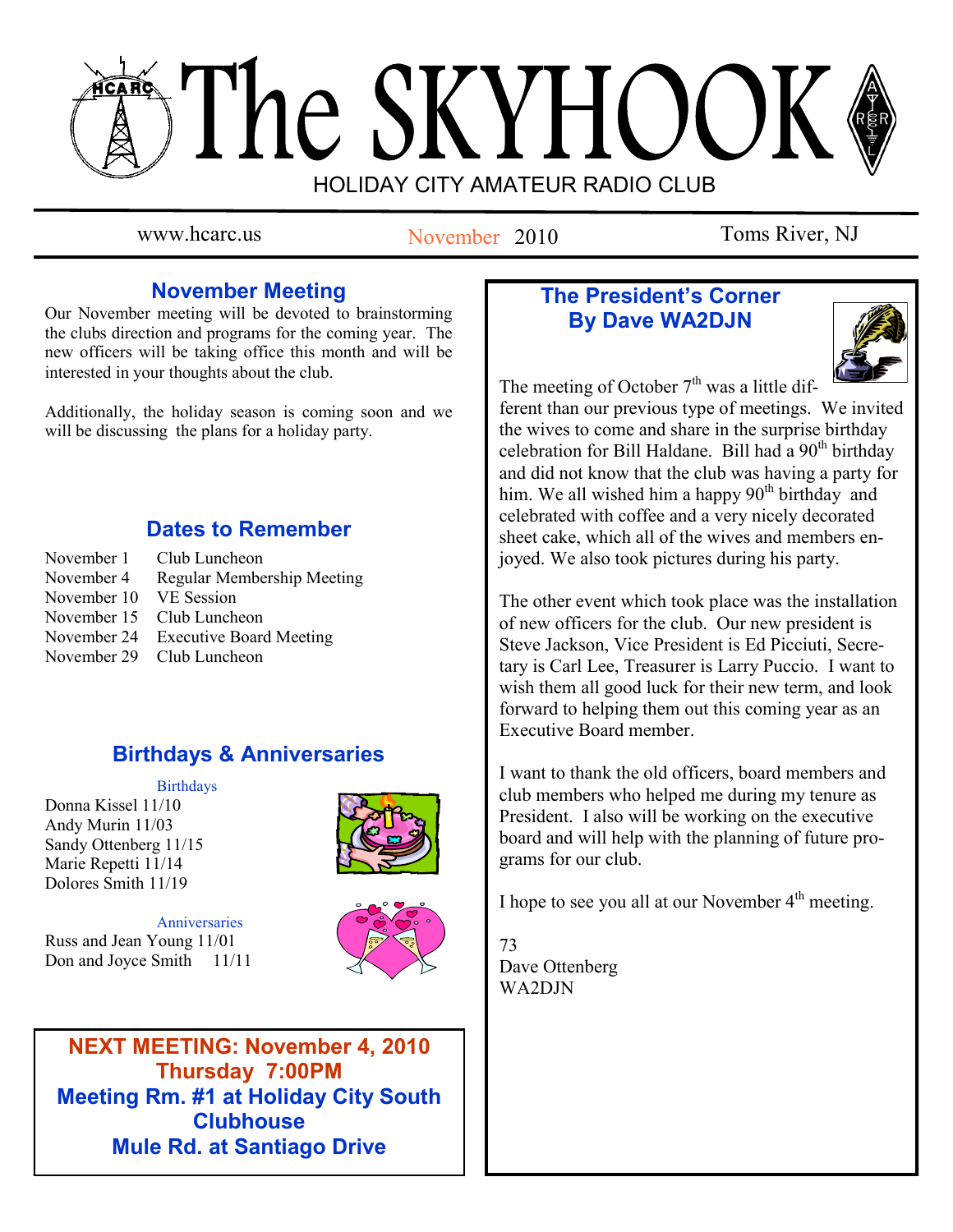#### **Dues are Due**

Each year we ask our members to remember that our club is funded basically by contributions but mainly by dues. We do not run a Hamfest nor do we continually ask for extra monies.

Our dues, \$20.00, are reasonable and our club provides many interesting and educational programs each month. Digital Asset Management, High Speed Data transmissions, Financial Issues for the Senior, June and July are devoted to Field Day, videos on DXpeditions, PSK31, D Star and our Southern SNJ section manager talks. Please support your club and get your Dues to Treasurer Larry Puccio K2QDY.

# **Absence of sunspots make scientists wonder if they're seeing a calm before a storm of energy**



By Stuart Clark New Scientist Tuesday, June 22, 2010

Sunspots come and go, but recently they have mostly gone. For centuries, astronomers have recorded when these dark blemishes on the solar surface emerge, only to fade away after a few days, weeks or months. Thanks to their efforts, we know that sunspot numbers ebb and flow in cycles lasting about 11 years.

This Story

[Why is the sun losing its spots?](http://www.washingtonpost.com/wp-dyn/content/story/2010/06/21/ST2010062104203.html)

[Scientists find a big drop in the strength of solar magnetic fields](http://www.washingtonpost.com/wp-dyn/content/article/2010/06/21/AR2010062104042.html)

But for the past two years, the sunspots have mostly been missing. Their absence, the most prolonged in nearly 100 years, has taken even seasoned sun watchers by surprise.

# **HCARC Official Badge Ordering**

The club's official badge maker is the Capital Engraving Co. in Longview, WA. To order a badge, simply call Capital at 1- 800-628-4985 after 1PM M-F. All that is required is to give your call and first name and your mail address. Use your credit card to pay. Cost is \$12.50 plus \$2 S&H. Al Ross WA7UQE will take care of you and create an official logo and club name on your personal badge.

#### *Our VE Crew*

Murray KD2IN, Bill AC2F, John K2JWH, Ed W1EAP, Larry K2QDY, Jamie W2QO, John KQ4WR, Stan KB2PD Steve N2WLH, Kevin W2FA, Ed WA2NDA, Walter KC2LFD.

#### **CLUB COMMITTEES**

*Refreshments:* Carl WA2IQE, Carl W2PTZ *www.hcarc.us Webmaster*: Steve N2WLH, Kevin W2FA *Publicity:* Ed W1EAP *Programs*: Vacant *Sunshine*: Ed W1EAP *Event Food Committee*: Open *Field Day*: Larry K2QDY *VE Sessions*: Bill AC2F, Larry K2QDY plus the 'crew' *Skyhook*: Larry K2QDY *Funds Raising*: Vacant *Membership*: Bill AC2F

#### HOLIDAY CITY AMATEUR RADIO CLUB Toms River, New Jersey

Vice President Vacant W2HC Trustee Don Smith

Web Site www.hcarc.us<br>Dave Ottenberg President Dave Ottenberg WA2DJN 732 505-5953

Secretary Norm Smith W2PXE 732 920-5423 Treasurer Joe Militano KC2QLA 732 657-7092 Executive Board Don Smith W2III 732 505-4821 Executive Board Larry Puccio K2QDY 732 349-2950<br>Executive Board Bill Haldane AC2F 732 240-7064 Executive Board Bill Haldane AC2F 732 240-7064 Executive Board John Hann K2JWH 609 660-0985

Membership is open to all interested persons. Ham license is not required. Dues are \$20.00 per year, payable Jan. 1st . Members joining during the year will have the dues prorated. Family membership \$10.00

------------------------------------------- Meetings are held on the first Thursday of every month, at 7:00 pm. Location: Meeting Room #1 in the Holiday City South Clubhouse. Directions: Go to Mule Rd. and to the corner of Santiago Drive. Turn into Santiago Dr., then into the parking lot in front of the pool. Enter bldg. on right.

> ------------------------------------------ The SKYHOOK is published monthly.

Editor and Publisher: Larry Puccio K2QDY phone: 732 349-2950 E-mail lpuccio1@comcast.net<br>Send all newsletter items to: Larry Puccio 22 Sabinas Street Larry Puccio 22 Sabinas Street Toms River, NJ 08757-6445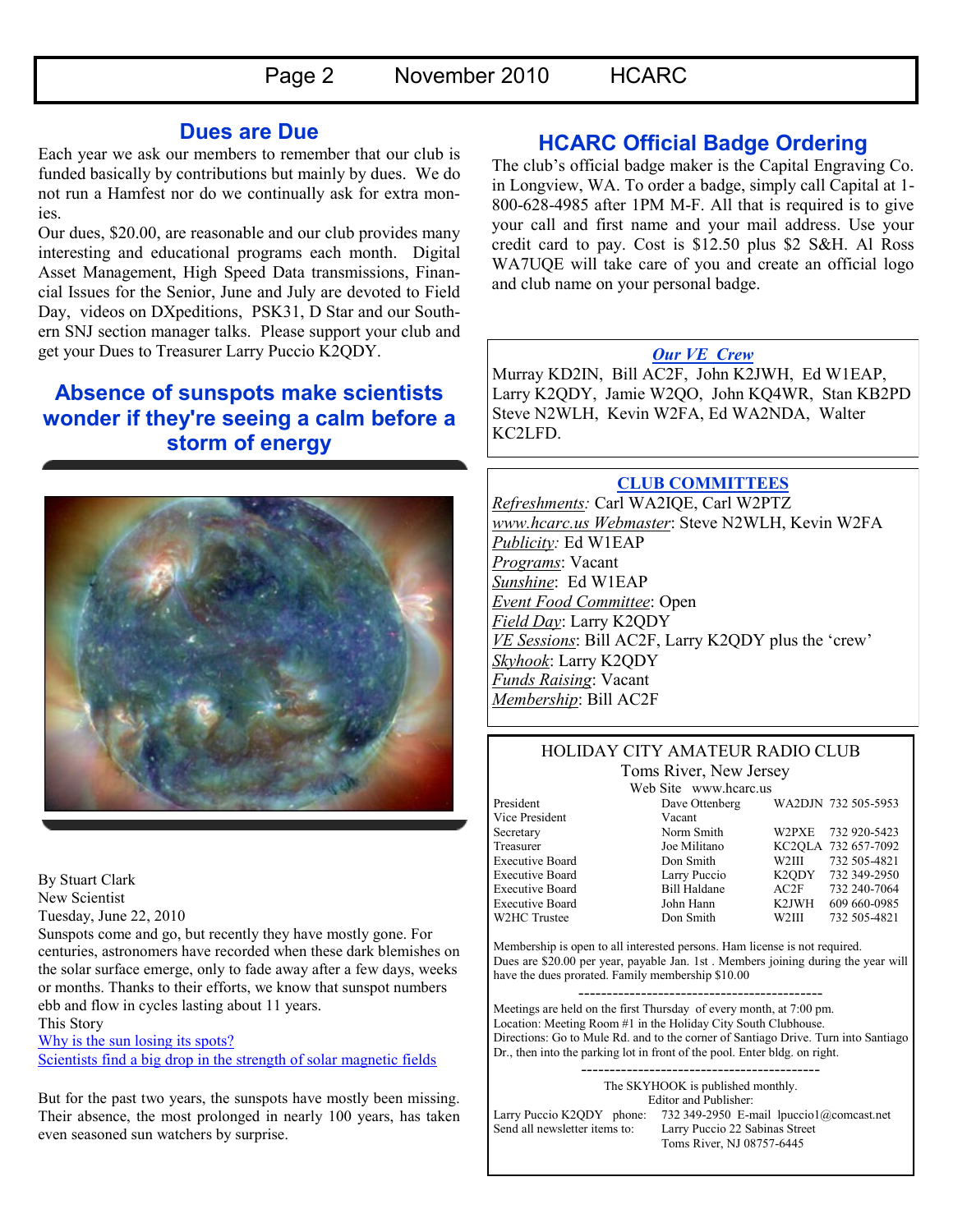"This is solar behavior we haven't seen in living memory," says David Hathaway, a physicist at NASA's Marshall Space Flight Center in Huntsville, Ala.

The sun is under scrutiny as never before, thanks to an armada of space telescopes. The results they beam back are portraying our nearest star, and its influence on Earth, in a new light. Sunspots and other clues indicate that the sun's magnetic activity is diminishing and that the sun may even be shrinking. Together, the results hint that something profound is happening inside the sun. The big question is: What?

Groups of sunspots forewarn of gigantic solar storms that can unleash a billion times more energy than an atomic bomb. Fears that these giant eruptions could create havoc on Earth and disputes over the sun's role in climate change are adding urgency to these studies. When NASA and the European Space Agency launched the Solar and Heliospheric Observatory almost 15 years ago, "understanding the solar cycle was not one of its scientific objectives," says Bernhard Fleck, the mission's project scientist. "Now it is one of the key questions." Sunspots are windows into the sun's magnetic soul. They form where giant loops of magnetism, generated deep inside the sun, well up and burst through the surface, leading to a localized drop in temperature that we see as a dark patch. Any changes in sunspot numbers reflect changes inside the sun. "During this transition, the sun is giving us a real glimpse into its interior," says Hathaway. When sunspot numbers drop at the end of each 11-year cycle, solar storms die down and all becomes much calmer. This "solar minimum" doesn't last long. Within a year, the spots and storms begin to build toward a new crescendo, the next solar maximum.

What's special about this latest dip is that the sun is having trouble starting the next solar cycle. The sun began to calm down in late 2007, so no one expected many sunspots in 2008. But computer models predicted that when the spots did return, they would do so in force. Hathaway was reported as thinking the next solar cycle would be a doozy: more sunspots, more solar storms and more energy blasted into space. Others predicted that it would be the most active solar cycle on record.

The trouble was, no one told the sun.

The first sign that the prediction was wrong came when 2008 turned out to be even calmer than expected. That year, the sun was spot-free 73 percent of the time, an extreme dip even for a solar minimum. Only the minimum of 1913 was more pronounced, with 85 percent of that year clear. The flood of observations from space- and ground-based telescopes suggests that the answer lies in the behavior of two vast conveyor belts of gas that endlessly cycle material and magnetism through the sun's interior and out across its surface. On average it takes 40 years for the conveyor belts to complete a circuit.

When Hathaway's NASA team looked over the observations to find out where their models had gone wrong, they noticed that the conveyor-belt flows of gas across the sun's surface have been speeding up since 2004. But the circulation deep within the sun tells a different story. Rachel Howe and Frank Hill of the National Solar Observatory in Tucson have used observations of surface disturbances, caused by the solar equivalent of seismic waves, to infer what conditions are like within the sun. Analyzing data from 2009, they found that while the surface flows had sped up, the internal ones had slowed to a crawl. These contradictory findings have thrown the best computer models of the sun into disarray. "It is certainly challenging our theories," says Hathaway.

These changes are raising questions not just about the sun itself but also about the extent to which the sun's activity affects our climate. There are those who believe that the solar variability is the major cause of climate change, an idea that would let humans and their greenhouse gases off the hook. Others are equally convinced that the sun plays only a minuscule role in climate change.

The extended collapse in solar activity these past two years offers the possibility of an experiment to resolve this dispute, allowing scientists to examine what happens when you switch off one potential cause of climate change and leave the other alone. With so few sunspots, the amount of solar radiation bombarding our planet has significantly changed. "As a natural experiment, this is the very best thing to happen," says Joanna Haigh, a climatologist at Imperial College London. "Now we have to see how the Earth responds."

#### **Frigid Europe**

Michael Lockwood, a professor of space environment physics at the University of Reading in England, may already have identified one response: the unusually frigid European winter of 2009-10. He has [studied re](http://iopscience.iop.org/1748-9326/5/2/024001)[cords](http://iopscience.iop.org/1748-9326/5/2/024001) back to 1650 and [found that severe European](http://www.newscientist.com/article/mg20627564.800-quiet-sun-puts-europe-on-ice.html)  [winters](http://www.newscientist.com/article/mg20627564.800-quiet-sun-puts-europe-on-ice.html) are much more likely during periods of low solar activity. This fits an idea of solar activity's giving rise to small changes in the global climate overall but large regional effects.

Another example is the so-called Maunder minimum, the period from 1645 to 1715 during which sunspots virtually disappeared and solar activity plummeted. If a similar spell of solar inactivity were to begin now and continue until 2100, it would mitigate any temperature rise caused by global warming by no more than 0.3 degrees Celsius, according to calculations by Georg Feulner and Stefan Rahmstorf of the Potsdam Institute for Climate Impact Research in Germany.